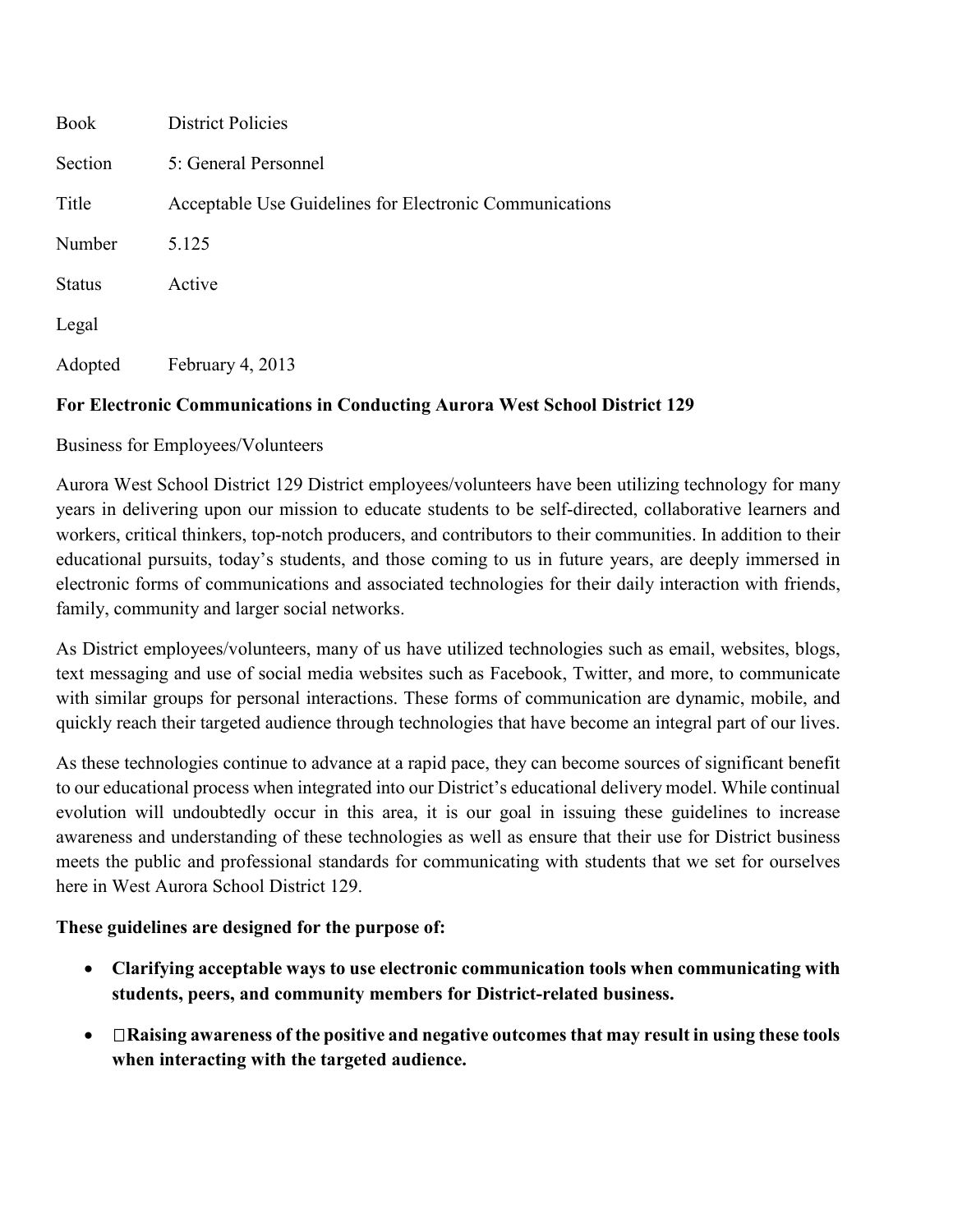## • **Establishing the appropriate levels of approval for the use and integration of these technologies for educational benefits aligned with our District mission.**

This document is coupled with a visual matrix that uses color coding to help clarify our District position related to various forms of electronic communication. In the visual matrix, individuals or groups are categorized into either communication originators or communication receivers (also referred to as the targeted audience) to help with the interpretation of the guidelines.

Social media is an evolving tool, and this document is intended to evolve with it. While the general "TAPE" standard outlined below applies to all electronic communications, this document will be updated periodically when new, major social media tools appear.

*Nothing in these guidelines should be construed as limiting or abridging any right granted or provided District 129 staff members under Section 7 of the National Labor Relations Act or the Illinois Education Labor Relations Act including any rights of self-organization, to form, join, or assist labor organizations, to bargain collectively through representatives of their own choosing and to engage in other protected activities for the purpose of collective bargaining*.

When preparing to communicate with the targeted audience electronically regardless of the medium used, the communication originators should always be mindful of the following key principals, which we refer to as the **TAPE** standards.

Is this communication **Transparent**? – All electronic communication between District employees and students to the targeted audience should be transparent, with the knowledge that the communication is inherently not private, and could be viewed by others. As a public school District, we are expected to maintain openness, visibility, and accountability with regard to all communications.

Is this communication **Accessible**? – All electronic communication between District employees and students should be considered a matter of record, and/or may be accessible by others, and is subject to FOIA (Freedom Of Information Act) requests, etc.

Is this communication **Professional**? – All electronic communication from District employees to the targeted audience should be written or communicated in a professional manner representing West Aurora School District 129. This includes word choices, tone, grammar, and subject matter that model the standards, integrity, and excellence that are expected from every District employee. When communicating district business, be mindful to choose words that are courteous, conscientious, and generally businesslike in manner.

Is the communication **Ethical**? – All electronic communication originating from District employees to their intended audience should be free from harassing or intimidating (bullying and/or cyber bullying) content. Also reference Illinois School Code as described in PA096-0952.

Online media can be viewed as extensions of our classroom and administrative environments when used for conducting District business or activities. Conduct that is deemed inappropriate within the classroom,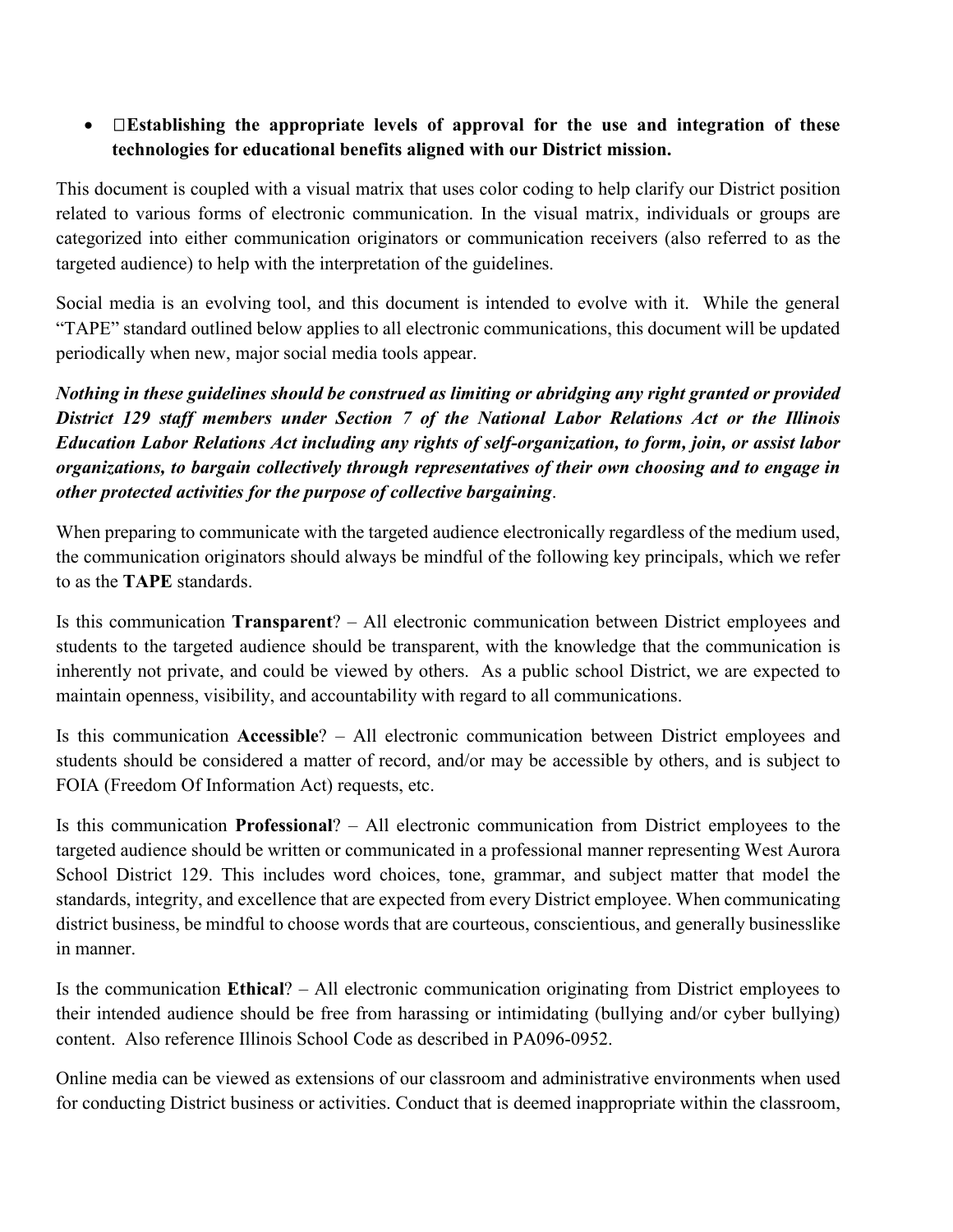school or any District environment should also be deemed inappropriate when using any of these technologies for District communications.

District employees/volunteers should always consider the age appropriateness of the social media or network environments being considered for use within our educational system. Some social media environments (such as Facebook) are not accessible by students under the age of thirteen. Others require parental permission for minors under thirteen. District employees are required to always abide by the age appropriateness of the tools utilized as well as the specific approval procedures required by these guidelines.

Educational professionals and staff members of District 129 will be accountable for complying with the standards set forth for electronic communications set forth herein. Violations of the policy will be subject to disciplinary action up to and including termination.

### **Explanation of Terms**

With the rapid development of new communication technologies, these guidelines are designed to allow flexibility for future technological advancements along with providing clear expectations for existing platforms. To that end an explanation of terms to be used within this document follows:

**District Related Communications** – Communications that are subject to FOIA requests and are specifically pertinent to the ongoing operations of District 129 and the provision of educational services to the community.

**District Employee** – Refers to a person who is employed by the District and is being paid for the work they perform on behalf of the District.

**Student (K-12)** – Identified as a person who is actively enrolled as a student within the District and receiving educational services.

**Individual parent/guardian** – Indicates a person who is either a parent or designated guardian to any student in District 129.

**District Volunteer(s)** – Individuals or groups of individuals who are not District Employees but are acting on behalf of District 129 in a service capacity.

**General Public** – Refers to the community at large.

**District Email** – Enterprise email system (Microsoft Office365) or any email system licensed by the District and configured for each employee, student, or to whomever access to this system is granted under District operational procedures.

**District Standard Applications** – Applications licensed, approved, managed and sponsored by the District for communication, collaboration such as: School Messenger, Eschool Home Access Center, etc.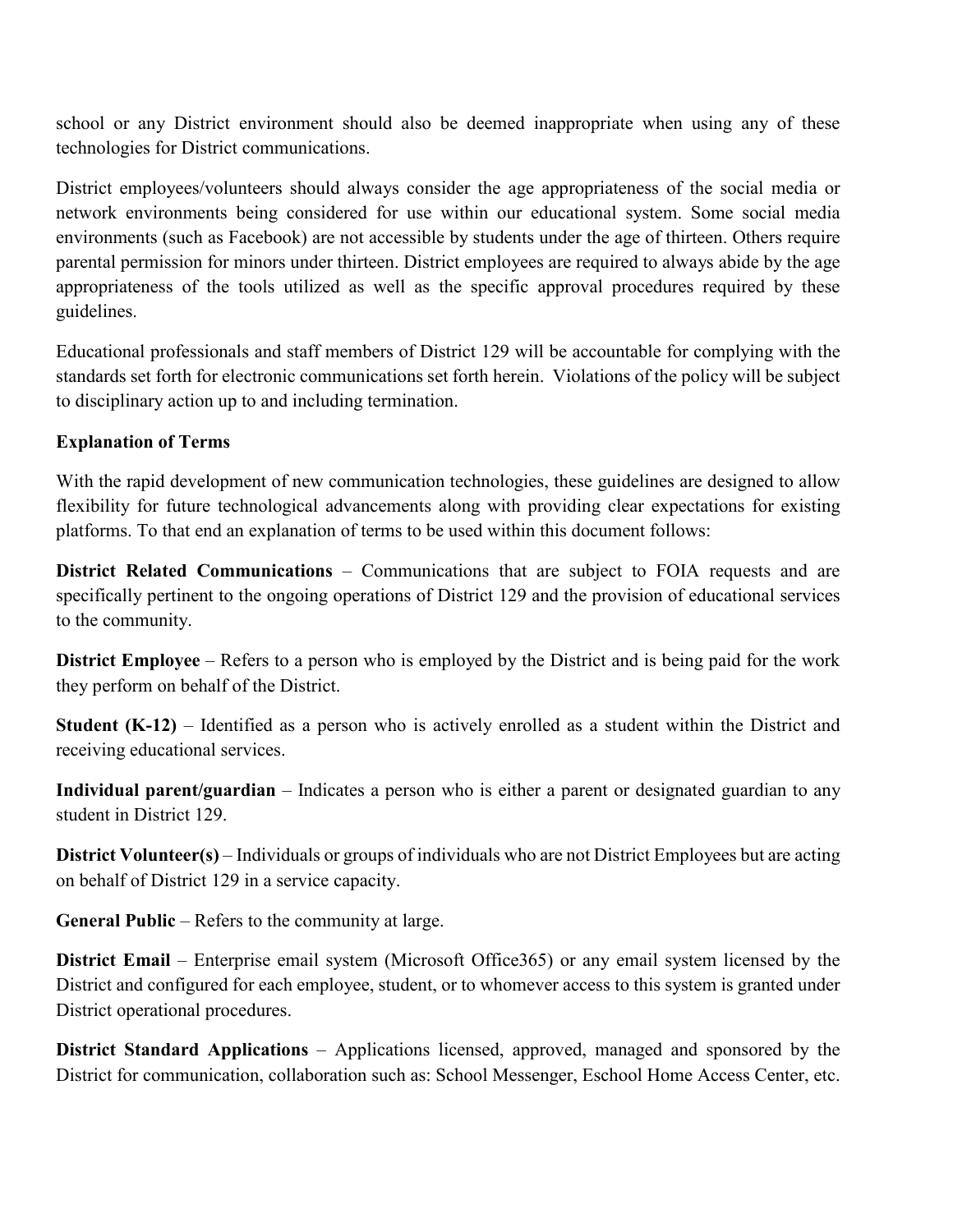**Facebook** – A large and well-known example of one of the many social networking sites. Each user posts a profile and "connects" with others via "friend requests." Facebook specifically requires that members be thirteen year old, or older, and thus is never an appropriate tool for communicating with students younger than thirteen years old.

**Freedom Of Information Act** – A set of laws that gives citizens the right to request full or partial disclosure of records held by governmental bodies to ensure governmental transparency and accountability.

**Non-District Email** – Any other email system than the District-provided solution mentioned under District Email above, such as: Gmail, Yahoo, and Hotmail.

**Permissions Denial Form** – A form signed by parents informing the District that they do not wish District Staff members to contact their student using electronic means, including emails, texts, and social media vehicles. A parent or guardian's choice to allow contact via these means should not be construed as permission to "friend" students, or otherwise contact students, via personal social media accounts or pages. Student should only be contacted via professional pages or accounts.

**Social Media** – A media that delivers content and allows readers, viewers, and listeners the ability to participate and interact with other users. Blogs, forums, wikis, video streaming sites (YouTube) and chat rooms are examples because they include an interactive component.

**Social Networking** – Describes online tools that connect individuals or groups of people on the Web. Users can create profiles, create and join groups, and build applications for others to use. Social networking sites include, but are not limited to Facebook (see above), Twitter, LinkedIn and external audio / video conferencing tools such as Skype.

**Student Information System** – One of the key District Standard Applications providing operational functionality required to administer day-to-day District school related operations such as enrollment, registration, grade book, attendance, discipline, parent and student portal, etc.

**Text Messaging** – Written electronic messages sent from one user to another user or group of users, generally by using mobile devices.

**Twitter** – A social networking tool using short electronic messages similar to texting to communicate information or quick updates accessible from an internet browser (PC, mobile device, etc.)

**Voice Telecommunications** – The use of cellular or other telephone devices to communicate verbally.

## **Expectations for Use of Electronic Communications**

**District 129 Email** – Use of District email is the preferred method for District Employees and/or students to whom District email addresses have been issued to communicate directly with the targeted audience for any District-related business needs. It is also expected and acceptable that individuals who have not been issued District email accounts will send email communications to a District employee's approved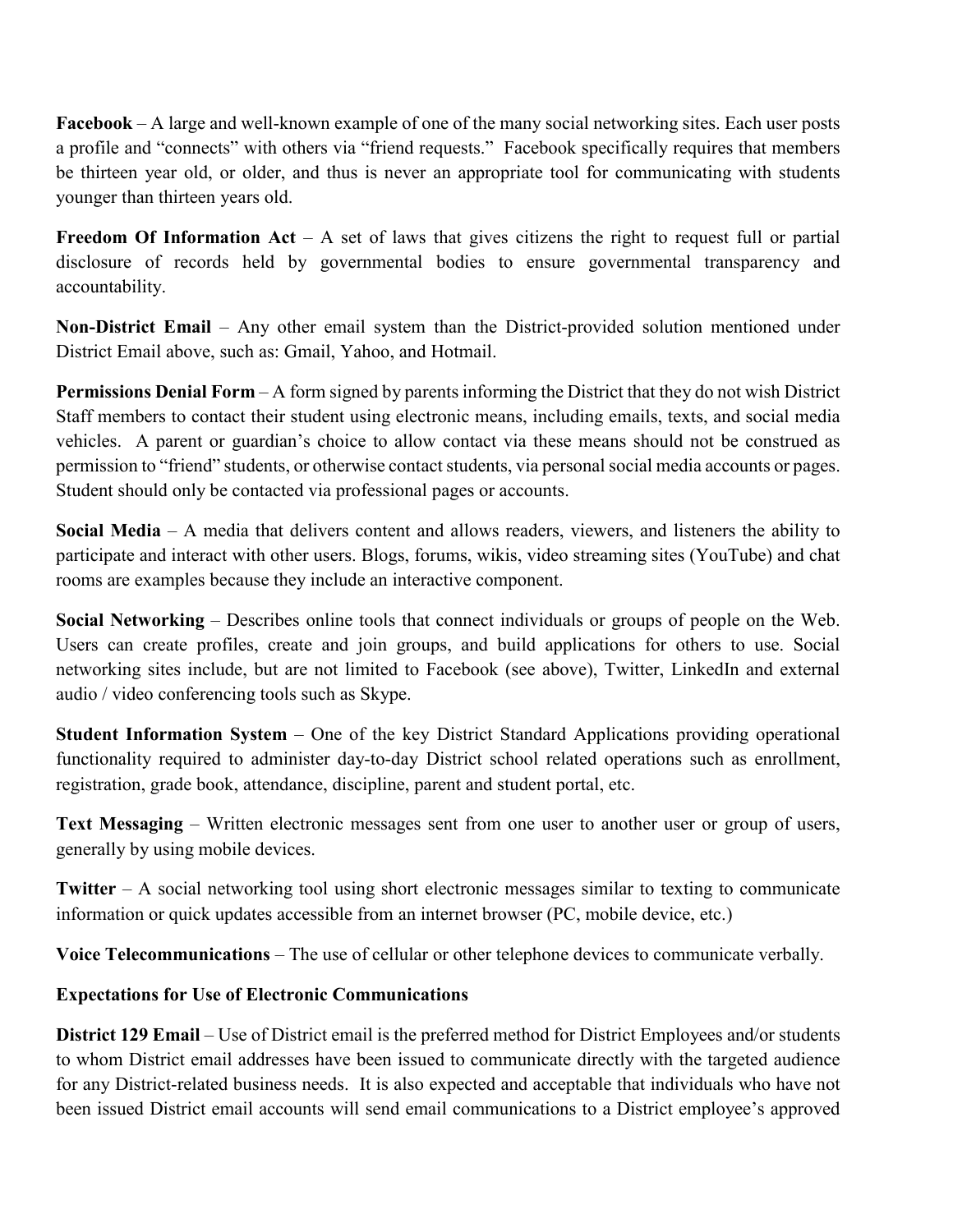District email account from their own external email systems as needed. Should the District email offering be extending to students, this will also be an acceptable and encouraged form of electronic communication. District email is provided for District-related business, and should not be used for personal matters, mass emails, or solicitation of any kind.

**Voice Telecommunications** – Existing District policy stipulates that student mobile phones are currently not integrated into the District's educational processes and must be silenced and stored out of sight during the academic day. However, voice telecommunications can be an acceptable channel for communications both during and after school hours based on the guidelines outlined below. For all voice communications, proper professional ethics should always be followed.

## **District Employees, Parents/Guardians, District Volunteers and General Public:**

The District does allow voice communications between District Employees, Parents, District volunteers and the general public as a vehicle to conduct District-related business.

*Examples: 1) A District employee places a telephone call to a parent to respond to a concern regarding student performance; 2) A Home and School volunteer places a telephone call to a District employee to coordinate a school event; 3) A parent/guardian of a District student telephones a District employee to provide feedback on a recently issued District communication.* 

## **Primary (K-5) Grades:**

The District does not allow voice communications originating with District employees or District volunteers to students at these levels. Instead, District employees and District volunteers should contact the student's parents or guardians directly. Conversely, students at these levels should not call District employees or District volunteers directly, but instead have a parent or guardian do so.

*Example: 1) A teacher has a referral she would like to share with a K-5 student regarding tutoring. The teacher places a telephone call directly to the student's parent/guardian to share this information; 2) A teacher supervises an after school activity. The ending time of the meeting the next day is being changed. The teacher calls the K-5 student's home and leaves a message with the parents of the child; 3) A K -5 student would like information from the school principal related to a school program. The student calls the principal directly. The principal asks to speak with the student's parents before continuing the conversation.*

## **Secondary (6-12) Grades:**

The District does allow voice communications between District employees or District Volunteers and students at these levels provided the student's parents/guardians have not signed the District's Permissions Denial form, and that the communication is specifically conducted with the intent to conduct Districtrelated business.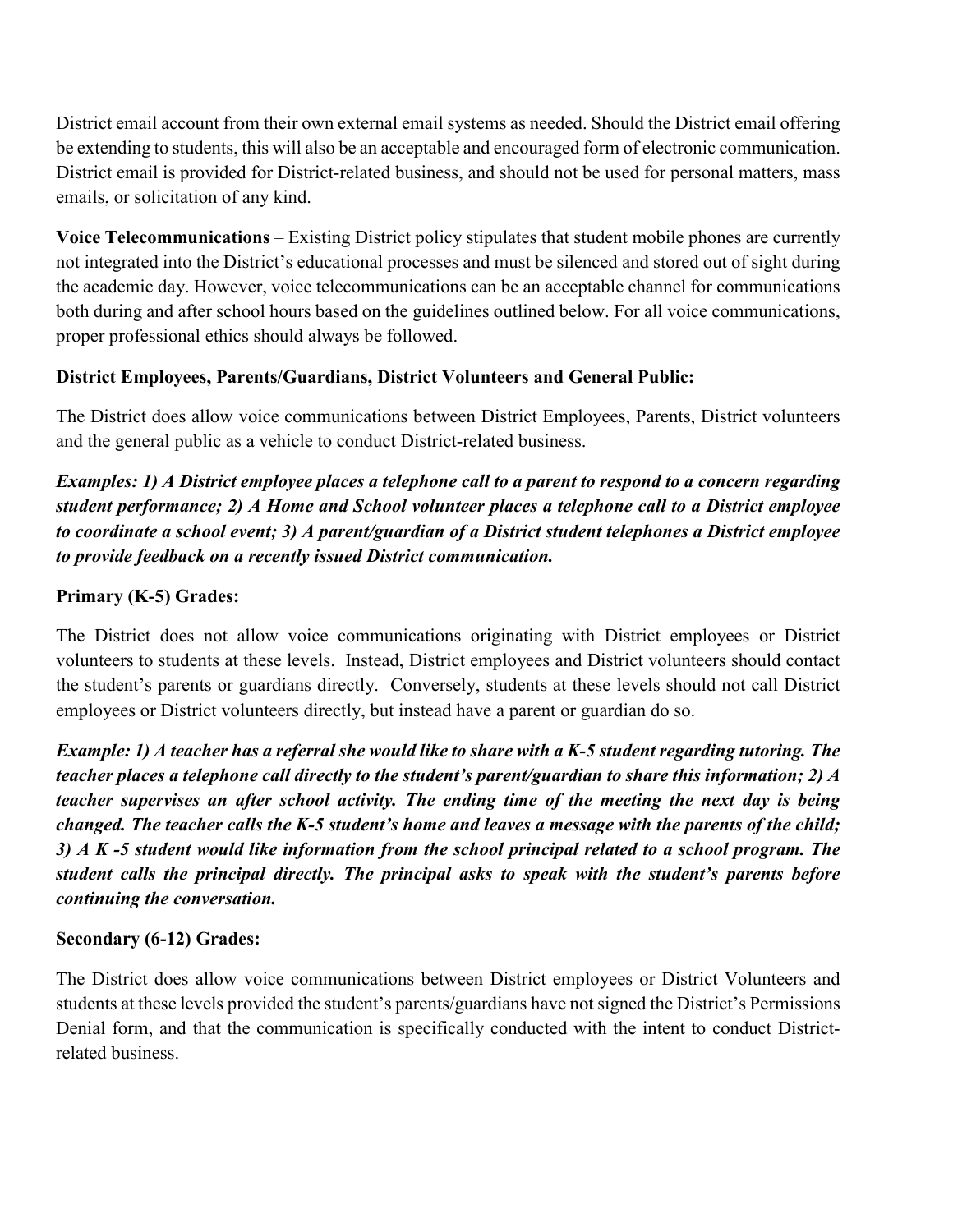*Example: 1) A student calls a teacher at the school after school hours to set up an appointment to utilize classroom resources for a student team meeting. The student leaves a voicemail for the teacher, who confirms that the students' parents/guardians have not signed the Permissions Denial form, and then telephones the student back at home with confirmation; 2) The coach of a high school sports team has a time change for practice. The coach calls the team captains (6-12 students) asking them to inform the team of the change, after confirming that the captain's parents/guardians have not signed the Permissions Denial form; 3) A PTA member calls a student who is a leader for a school-based club to organize a presentation for an upcoming activity, after confirming that the student's parents/guardians have not signed the Permissions Denial form.* 

**District-Standard Applications** – The use of these District-provided tools is strongly encouraged across all levels. Their accessibility is ubiquitous and content is highly transparent. With some of these tools, District employees, District volunteers, students and parents/guardians can gain access to enhanced communication tools and provide immediate and impactful feedback to students and parents.

*Examples: 1) A parent/ guardian logs onto the Home Access Center of the District student information system to view their student's grade performance; 2) Students log onto a District library system to view library card catalog contents; 3) Teachers log in to Discovery Education to display education videos to their class; 4) Students log into Read180 to gain access to supplemental material; 5) A building Office Professional updates the school's calendar* 

**Social Media / Social Networking** – As indicated on the attached Acceptable Use Guidelines for Electronic Communications matrix, the use of social media / social networking is approved for contacting students whose parents have not signed a Permissions Denial form. Social media and networking should never be used for interpersonal (one to one) District-related communications subject to FOIA regulations and concerning confidential student and/or parent/guardian information. The intent of social media and networking usage should be for approved group-to-group or group-to-general public communications, or conversations carried out collaboratively between individuals, but in full view of the community using the social media tool, such as is the case in blogs. The guidelines below summarize the expectations in this area

#### **General Guidelines for All Social Media/Networking Communications**

Unless authorized by the District, District Employees and Volunteers should never post confidential student or employee information online, or in any other electronic format excepting District Email. If there are any questions about the confidentiality of information to be posted, seek clarification from the administrator at your location. District employees are also required to monitor closely the contents of any social media or networking tool in use for educational purposes. Specifically, District Employees should monitor social media and networking tools being used for classroom purposes to ensure that the communications occurring therein are of an appropriate nature for the age group and class for which the tool is employed. Managing social media sites is much like monitoring behavior in a classroom, thus the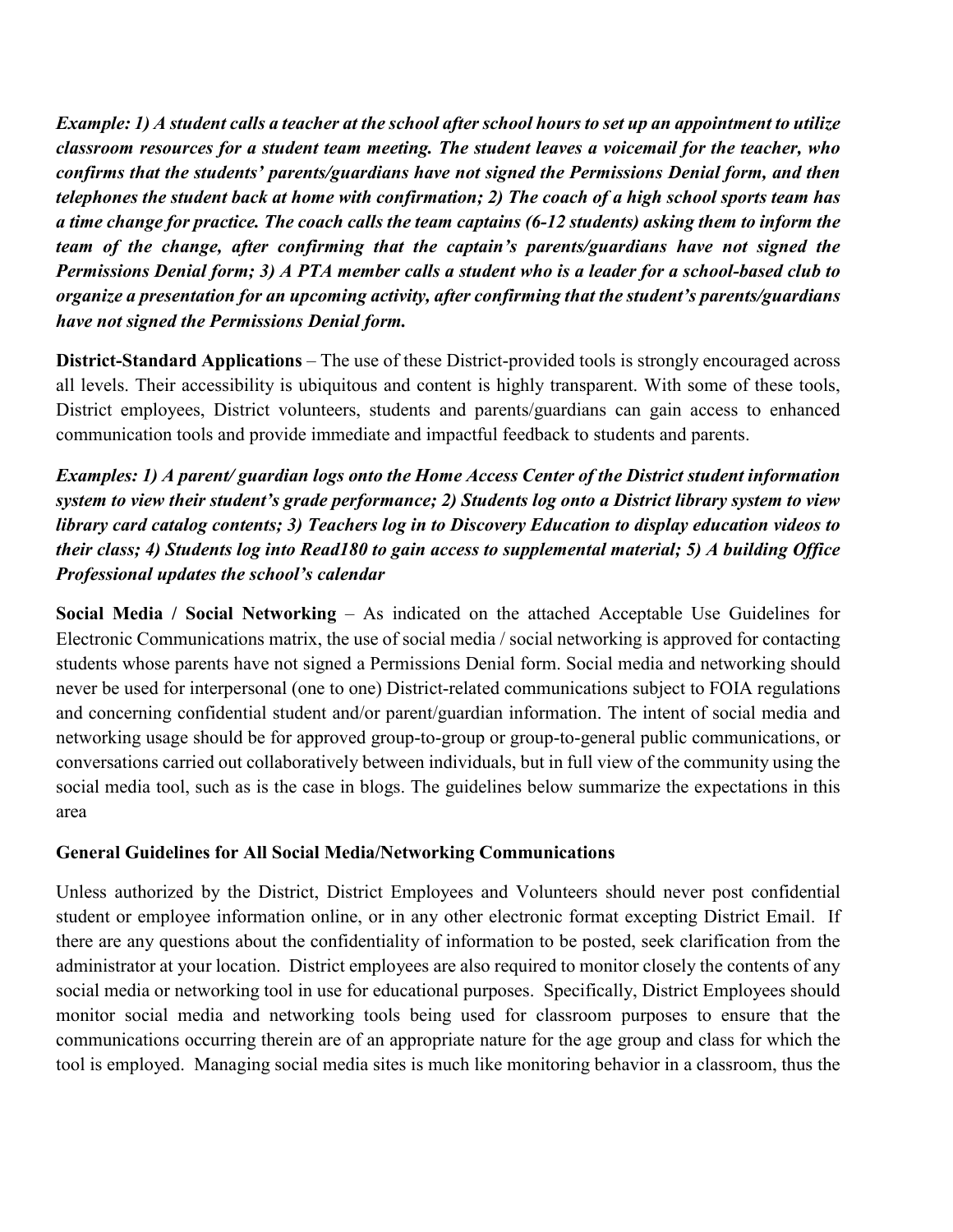posting of content by students should be structured, reviewed prior to posting, and monitored to ensure the appropriateness of content.

District employees and District volunteers should not post or use pictures or videos of individual student without prior approval. District employees and district volunteers should not post pictures or videos of individual students along with their names without prior approval.

Group photos or videos that do not identify individual students are acceptable if the students imaged do not have a Permissions Denial form on file with District 129.

## **District Employees, District Volunteers**

The District does not recommend the use of social media or networking sites by District employees or District Volunteers for the purpose of communicating or conducting District business on an individual basis between District employees, individual District volunteers and Parents/guardians. Such sites are less secure than District email, and are not to be used when sensitive information regarding students or parents is communicated. Such communications are also subject to FOIA requests, and District employees should take care to ensure that communications that are subject to FOIA occur via District email. District employees and District Volunteers should use District email or other District communication tools if there is any possibility that confidential student or parent information may be compromised on public, social media sites.

It is also requested that parents/guardians avoid using these technologies for communicating Districtrelated business to individual District employees, but instead use either email to District employees, voice communications, District Standard applications, or text messaging as outlined in the matrix provided.

Social media and networking may be used by District employees or District volunteers to communicate with broader audiences (other than individual). In no circumstances should District employees or volunteers create Facebook or other social media pages using false identities. This constitutes a breach of professional ethics and clearly violates the guidelines laid out in the TAPE standards above.

*Examples: 1) Home and school or PTA/PTO organizations create a Facebook Fan Page to promote school events and increase visibility among parents); 2) A school Art department creates a Shutterfly page where student works can be viewed by family and friends; 3) Sports Boosters establish a Facebook page to share information about scheduling, wins/losses and support for the team.* 

**Not allowed:** A District employee posts a request on a personal Facebook page asking parents to remember to sign their students' permission form for a class activity such a post would be acceptable on a professional "Fan Page," not on a personal page.

#### **Primary (K-5):**

For the K-5 level, District employees may use and display social networking and media sites along with their content as part of the District curriculum delivery if the entirety of the material available and viewable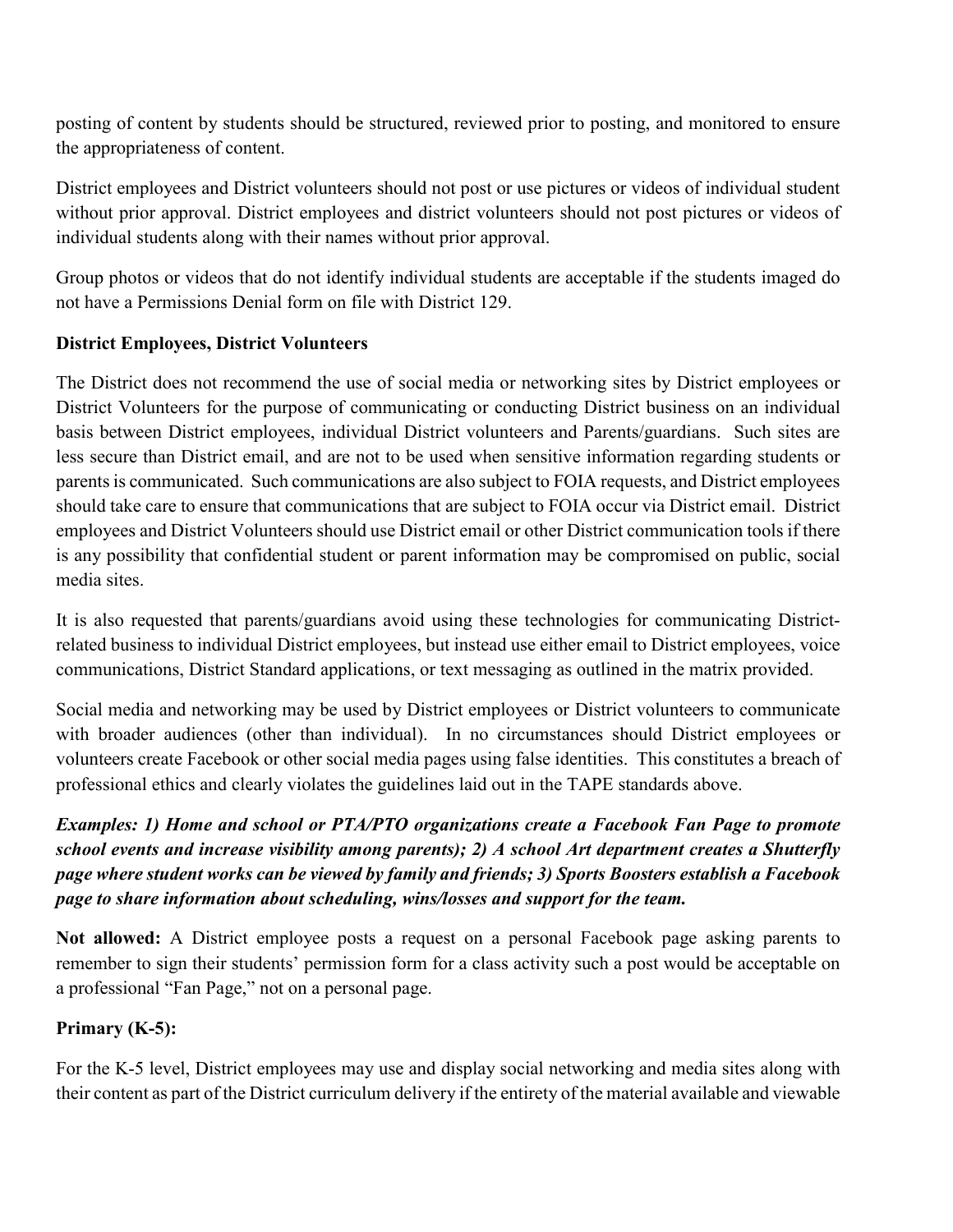on the site is age appropriate and the focus of the site is educational in nature. Sites that have a primary focus on social interaction and personal content are not allowed for this level.

*Example: A teacher accesses an educational web site where the entire content of this site is age appropriate and educational based (TeacherTube). The teacher plays a video excerpt of the education content that applies to the curriculum she is delivering for the class to view directly from the selected web site.* 

If a K-5 District employee wishes to use content in the classroom from a social networking and media site where the entirety of the content published on the site is not age appropriate, and the focus of the web site is not only educational then that content must be extracted from the site and presented in a neutral format which does not expose the site to the audience.

*Example: A teacher locates a video excerpt he or she would like to use as part of his curriculum delivery but it is on a web site that is not specifically focused on education, (YouTube), contains content that is not age appropriate and/or is not related to the educational process. The teacher then downloads the video excerpt and embeds the suitable material into a Microsoft PowerPoint presentation for the class to view without exposing the class to the originating web site.* 

Additionally, students in the K-5 level should not be given approval by District employees to use social media or networking technologies for student-generated educational content or applications. The same guideline on the use of web-accessed materials that applies to teachers also applies to the student. The material must be extracted from the original site location.

*Example: A third grade student is creating a report on lizards. The student finds a video at home on lizards on a web site such as YouTube and wants to show the video to the class. The video excerpt must be extracted from the web site in order to be shown to the class without exposing the originating web site* 

District Volunteers should not use social media or social networking to communicate with students at the K-5 level.

## **Secondary (6-12):**

For the 6-12 level, District employees may use and display social networking and media sites along with their content as part of the District curriculum delivery as long as the District staff member exercises the utmost due diligence to ensure that content is age appropriate and educational in nature and the entire content that will be displayed and made visible to students is appropriate. (This includes any web page side banners, advertisements, etc. that would be viewable along with the intended educational content.). The use of Social Networking and media is not recommended for individual communications between District employees and students, or between District Volunteers and students.

*Example: 1) High school college counselors set up a Twitter feed to make students aware of application deadlines and new opportunities on a more real time basis; 2) Videos from YouTube that are directly*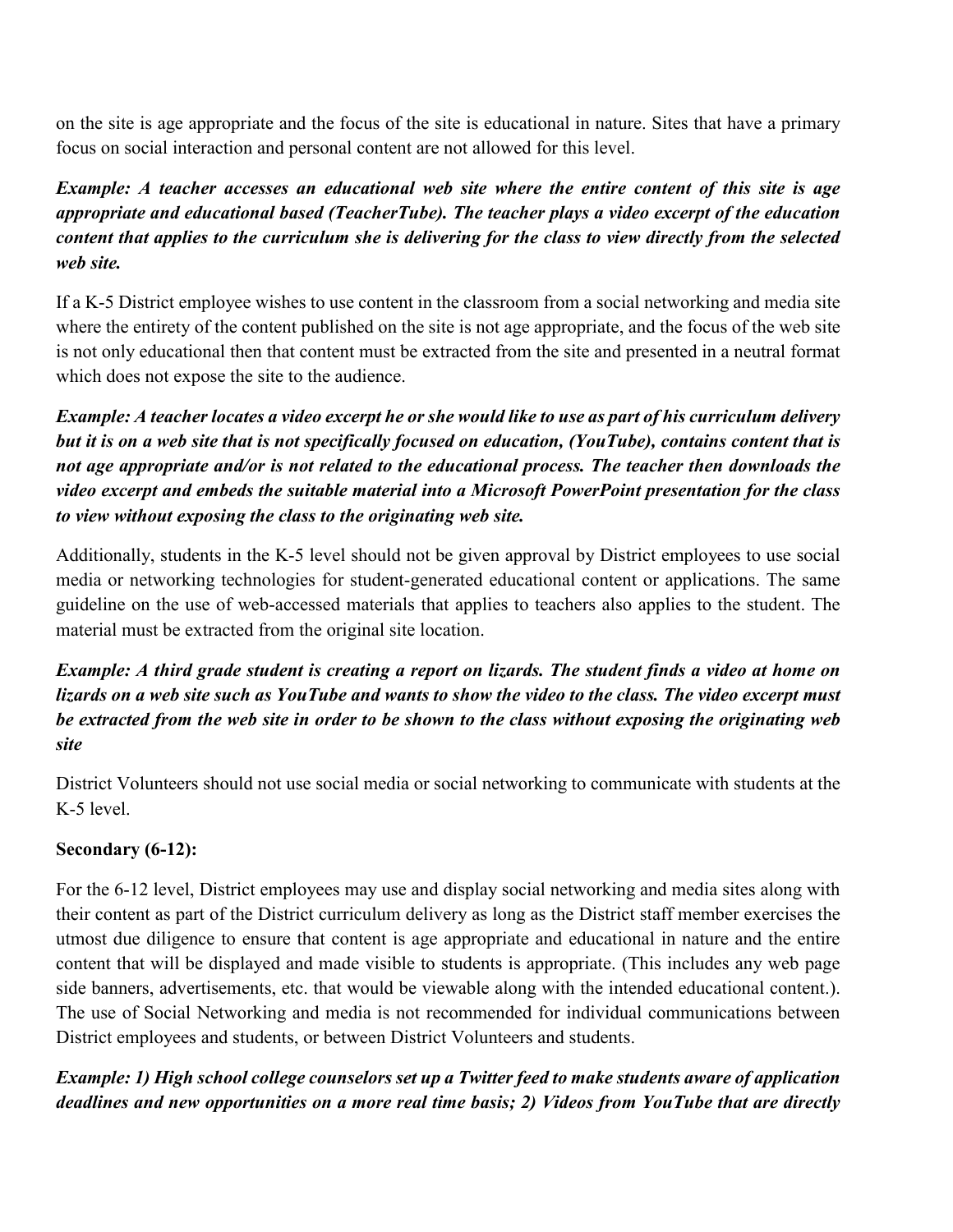*related to the educational subject matter are used from their original site in the classroom using care to ensure that inappropriate content is not visible on the page being viewed; 3) A business teacher has each student develop a LinkedIn account and begin building a professional network within their field of interest; 4) A teacher locates a video on a web site that they would like to use in teaching the lesson plan. The video appears on a site that also has advertisements that are not age-appropriate, rapidly changing and would be viewable by students. The teacher extracts the video to a neutral presentational format for use in the classroom; 5) A student newspaper group wishes to create a web presence to post their student newspaper for consumption by the general public. (This example would require District approval prior to proceeding.)* 

**Text Messaging** – Many students in our District have a cell phone, and the use of text messaging is rising sharply. This form of communication is typically between individuals and is virtually instantaneous. District 129 does not currently endorse this technology as a learning tool and requires all student cell phones be silenced and stored out of sight during the academic day. In some circumstances and at certain time frames, text messaging between District employees, District volunteers and students may be allowed such as coordinating communication around extracurricular activities, schedule and venue changes as outlined. For all such texting scenarios, District employees and District volunteers should be aware that text messaging may easily be misinterpreted, making it essential that communications by this method should be crisp, clear and contain appropriate content, and only to students whose parents/guardians have not signed the Permissions Denial form.

**District Employees, District Volunteers, Parent/Guardians, General Public:** It is preferred that these groups use District email, Voice communications or District Standard applications to communicate District-related business. However, texting is also an approved method to communicate provided that there is foreknowledge, understanding and appropriate contact information exchanged between communications originators and receivers prior to texting occurring.

*Example: 1) A parent and a teacher have exchanged phone numbers in order to use texting to communicate electronically. The parent texts the teacher to request a response related to a student lab project; 2) A teacher texts her principal with updates related to a student group presentation at an upcoming assembly; 3) A member of the District administration texts a vendor requesting a delivery date on supplies; 4) A basketball coach texts the parents/guardians of her team members that the bus will be arriving at a specific time after an away game.* 

#### **Primary (K-5):**

District employees or District Volunteers are not allowed to initiate texting or engage in a texting interchange to students at these levels

*Example: 1) A student sends a text to her parent after school hours informing the parent that basketball practice will run ½ hour later than expected; 2) A District volunteer texts several parents of K-5 students to coordinate an event; 3) A K-5 student initiates a text conversation with a teacher regarding a homework question. The teacher responds saying he will send an email to or call the parent/guardian*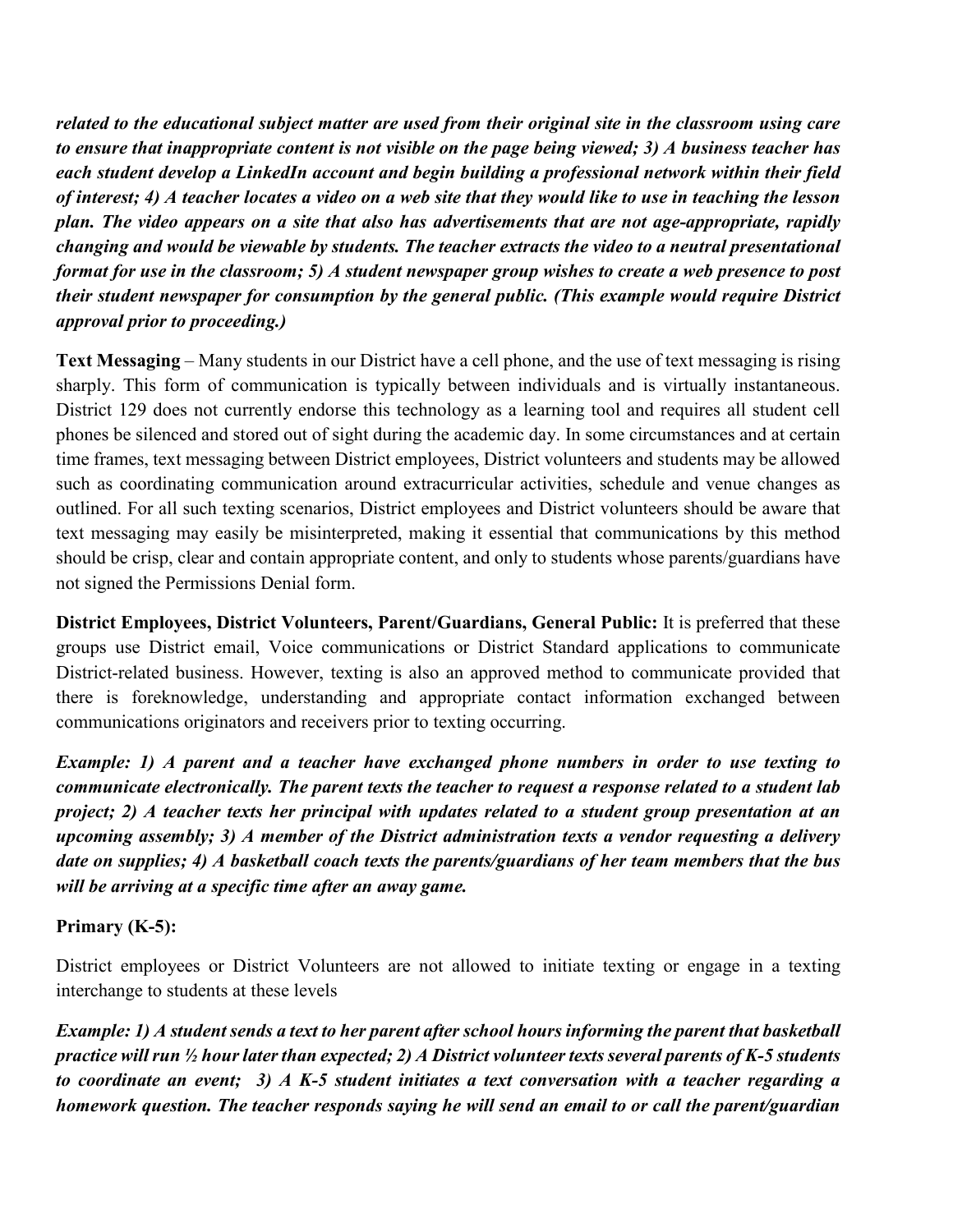## *ending the texting interchange; 4) A K-5 student sends a personal text message ("Hi") to a teacher. The teacher disregards the message and does not respond.*

**Not approved:** A District employee asks a K-5 student to send a text message to others on his behalf regarding District-related communication.

### **Secondary (6-12):**

Texting between District Employees or District Volunteers and students at these levels is acceptable provided that student's parents have not signed the Permissions Denial form. Situations such as coaches needing to inform team members of schedule or venue changes, club leadership disseminating information to members etc., fall under this category. However, texting between District employees or District volunteers and students should not be used as a routine or standard form of communications. Texting between District Employees and students should always be strictly regarding District Business. Under no circumstances should text messages between students and teachers be of a personal or non-business related nature.

# *Example: 1) A chess team leader who is a District employee uses texting with team members and their parents to communicate team related information only; 2) A football coach uses texting to notify a player that they will be starting the next game due to an injury to another player.*

**Not approved:** A teacher invites students to text questions about an assignment if they are having problems as a routine way of addressing student's questions, regardless of the student's parents signing a Permissions Denial form. 2) A teacher sends a mass text to students reminding them of an upcoming text without ensuring that the student's parents have not signed the Permissions Denial form.

**Non-District Email Accounts** – Any individual with a District-provided email account should not use a personal email account to communicate District business that is subject to FOIA requests and/or contains confidential information about a student or a parent/guardian. It is expected and appropriate that these individuals may receive emails to their District-provided account from any non-District originator using a non-District email account (Gmail, Yahoo, and MSN).

# *Example: A parent, who is also the teacher's friend, sends an email to the teacher's personal email address concerning a student-related issue. The teacher responds to the email using the District provided email account.*

**Not allowed:** A District employee working from home uses their non-District email account to send copies of meeting minutes to other District employees.

## **Confidentiality, Privacy, & Student Safety**

Unless authorized by the District to do so, District employees, and District volunteers should not post or allow to be posted, confidential student or employee information online or in any electronic format. If you have a question about the confidential status of information, contact your building administrator.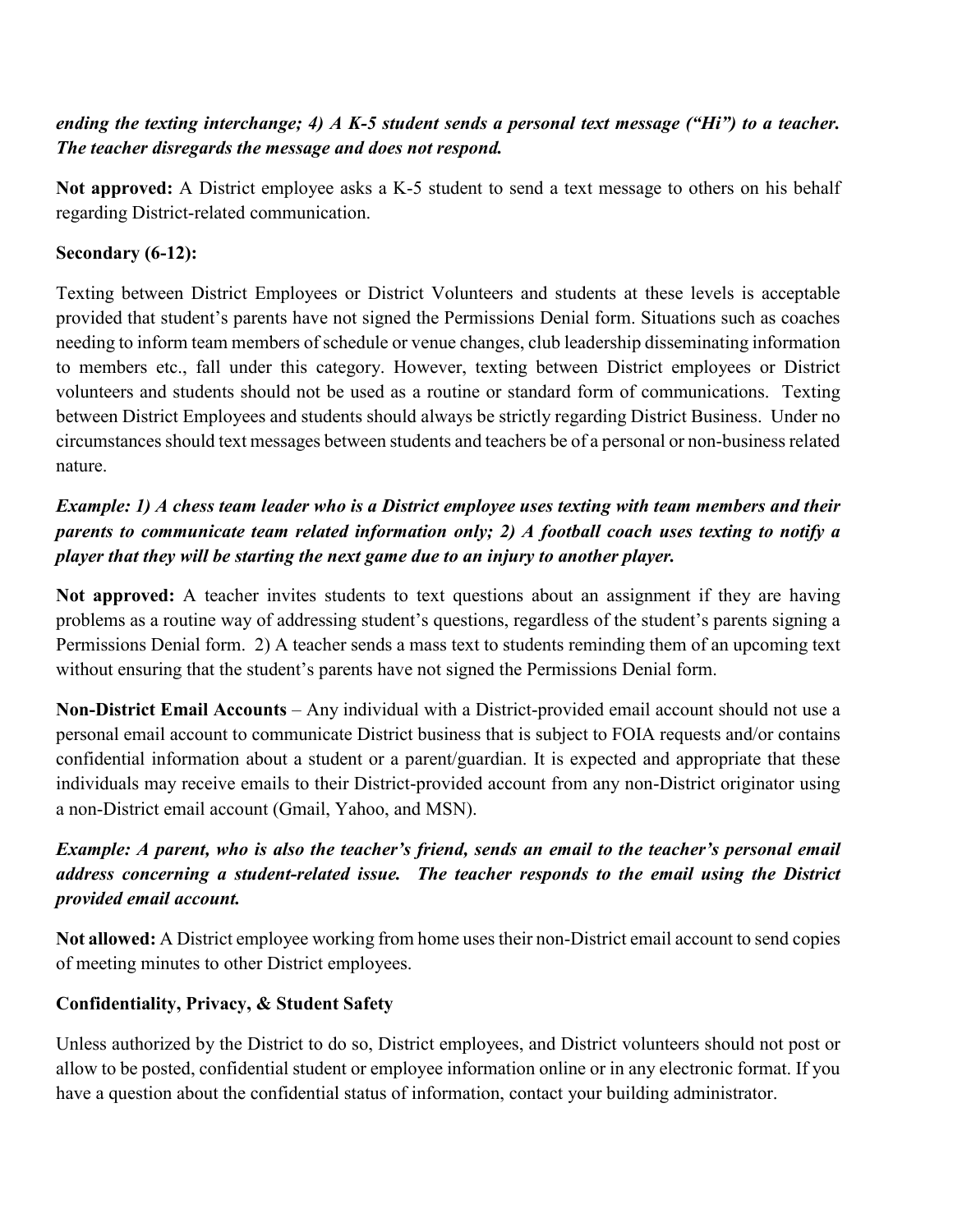District employees should monitor the networking tools you are providing. Managing social media sites is much like monitoring behavior in a classroom. The posting of content should be structured and monitored to ensure appropriateness of content.

It is recommended that District employees and District volunteers use the highest level of available privacy tools to appropriately control access on sites used professionally, for instruction, and for personal use. Keep in mind that social media sites can change their privacy policies and standards at any time, putting posts you thought were private in the public domain.

## **Important Reminders for District employees who use Facebook, Twitter, or other Social Media Sites for Personal Purposes**

District employees who are presently, or might in the future consider using Facebook or other social media to communicate with friends, family, and their personal networks for Non-District related communications should take care to ensure that their privacy settings are set to "Only Friends." If the "Friends of Friends" or "Networks and Friends" settings are used, employee members open their content to a much larger group of people, including students and parents. While the District employee may never post questionable content, there are no guarantees that one of the District employee's friends will not. District employees should never "friend" students who are currently enrolled in District 129 (or under the age of 18) to your personal account(s), nor should you accept their "friend requests."[1] The boundaries between the role of a public District employee and personal relationships with students should always be upheld and strongly communicated.

As a reminder, District employees, by virtue of their position in the community, are public figures and are personally responsible for content they publish, pictures they post, or dialogue they maintain, regardless of the medium, for the life of the content. No posting by a District employee should compromise the professionalism, integrity, and ethics in their role as an Aurora West School District 129 professional. Before posting content, employees should ask themselves: "Would I mind if that information/image appeared on the front page of the local newspaper?" If the answer is "yes" or "probably," it should not be posted. Contrary to what many people think, email, social media and social networking sites are very public places.

#### **Disclaimer for Personal Postings**

Unless conducting District business and authorized by the District to do so, a District employee who identifies themselves as a District employee in content published to any website that is not a Districtsponsored site, is requested to use the following disclaimer: "The postings on this site are my own and do not necessarily represent Aurora West School District 129 policy, strategy, or opinion." The disclaimer in itself does not exempt employee from personal and professional responsibility. [2]

Respect all applicable copyright, fair use, and disclosure laws. It is expected that employees of District 129 will not make or post disparaging, discriminatory, defamatory, confidential, threatening, libelous, obscene or slanderous comments about District employees, students, or parents. Do not use Aurora West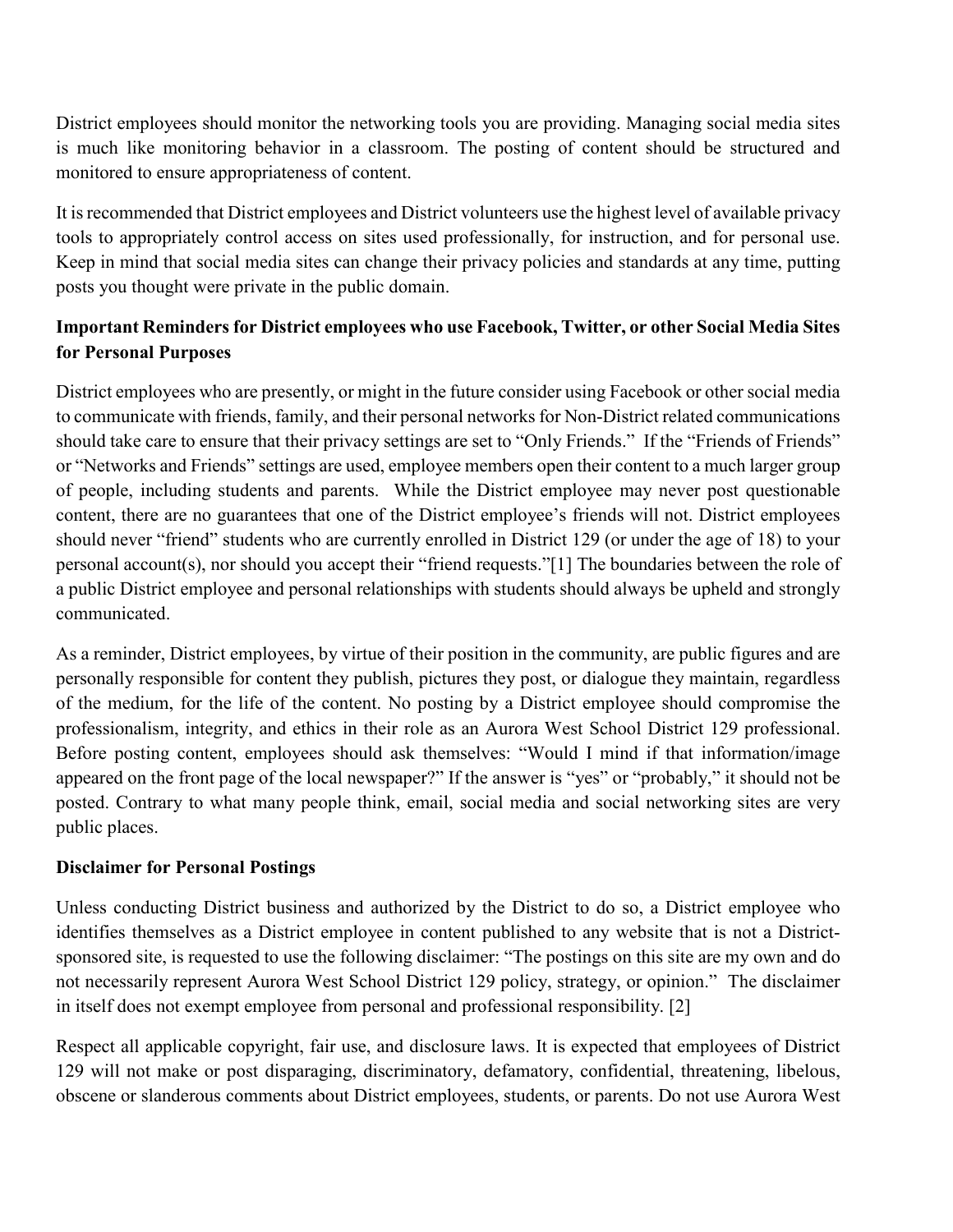School District 129 logos, or school logos, or other District branding on personal social media sites without first obtaining permission from the District Community Relations Director.

- *[1] District Staff members may "friend" or communicate with personal social media tools with family members who are also students in the district.*
- *[2] This applies to specific posts only. District employees are not required to disclaim their employment on all subsequent posts if they do not identify themselves as district employees in the subsequent post.*
- 5-125 Policy Attachments General Do's and Don'ts.pdf (207 KB)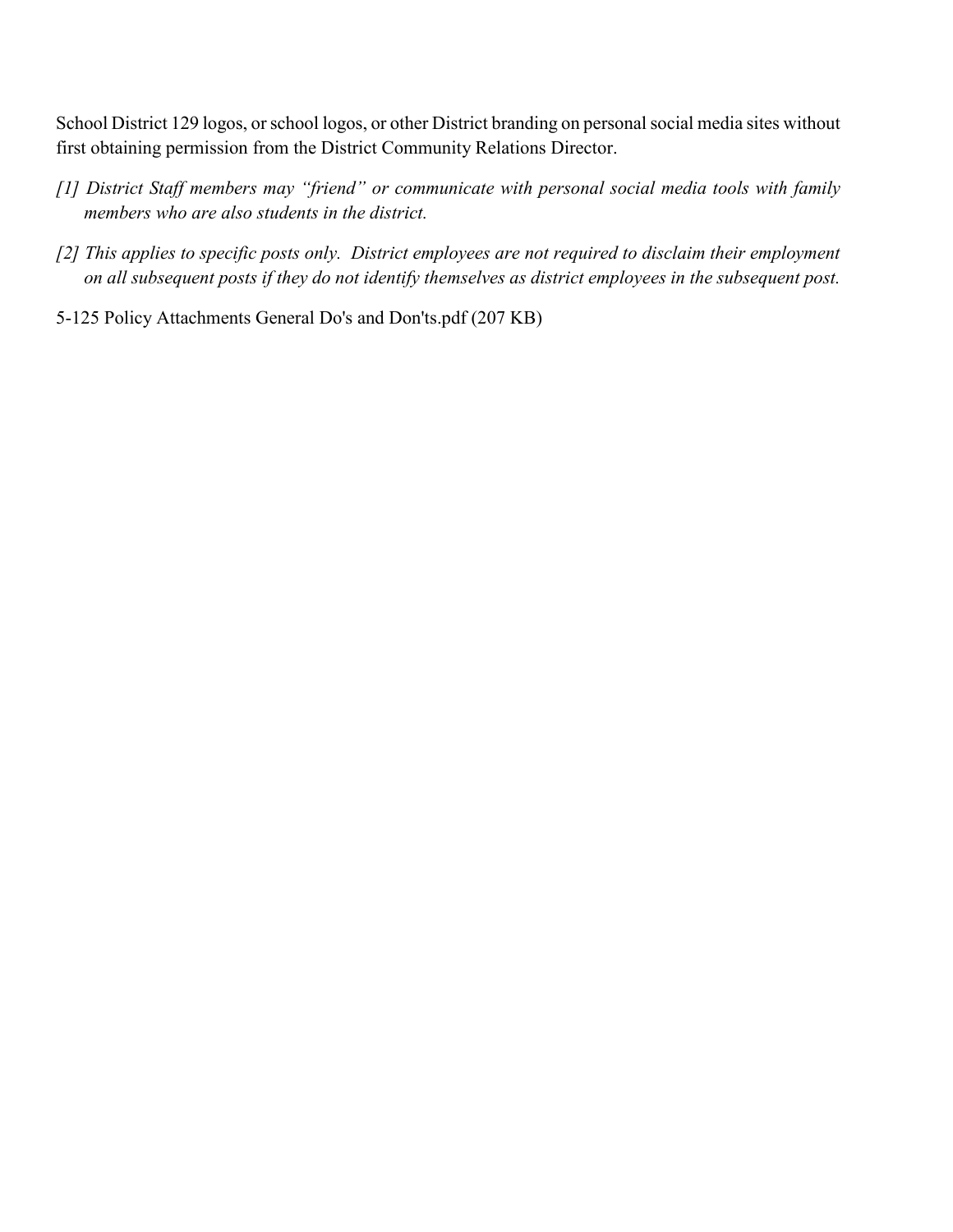| <b>Book</b>    | <b>District Policies</b>                                                                                                                                                                                                                                  |
|----------------|-----------------------------------------------------------------------------------------------------------------------------------------------------------------------------------------------------------------------------------------------------------|
| <b>Section</b> | 6: Instruction                                                                                                                                                                                                                                            |
| Title          | Administrative Procedure - Acceptable Use of Electronic Networks                                                                                                                                                                                          |
| Number         | 6.235 AP                                                                                                                                                                                                                                                  |
| <b>Status</b>  | Active                                                                                                                                                                                                                                                    |
| Legal          | No Child Left Behind Act, 20 U.S.C. §6777.<br>Children's Internet Protection Act, 47 U.S.C. §254(h) and (1).<br>Enhances Education Through Technology Act of 2001, 20 U.S.C §6751 et seq.<br>Harassing and Obscene Communications Act, 720 ILCS 135/0.01. |
| Adopted        | May, 19, 2014                                                                                                                                                                                                                                             |

All use of electronic networks shall be consistent with the District's goal of promoting educational excellence by facilitating resource sharing, innovation, and communication. These procedures do not attempt to state all required or proscribed behavior by users. However, some specific examples are provided. **The failure of any user to follow these procedures will result in the loss of privileges, disciplinary action, and/or legal action.**

Safe. Responsible. Respectful.

#### Terms and Conditions

**Acceptable Use** - Access to the District's electronic network must be: (a) for the purpose of education or research, and be consistent with the District's educational objectives, or (b) for legitimate business use.

**Privileges** - The use of the District's electronic network is a privilege, not a right, and inappropriate use will result in a cancellation of those privileges. The system administrator or Building Principal will make all decisions regarding whether or not a user has violated these procedures and may deny, revoke, or suspend access at any time. His or her decision is final.

**Unacceptable Use** - The user is responsible for his or her actions and activities involving the network. Some examples of unacceptable uses are:

- a. Using the network for any illegal activity, including violation of copyright or other contracts, or transmitting any material in violation of any State or federal law;
- b. Unauthorized downloading of software, regardless of whether it is copyrighted or de-virused;
- c. Downloading of copyrighted material for other than personal use;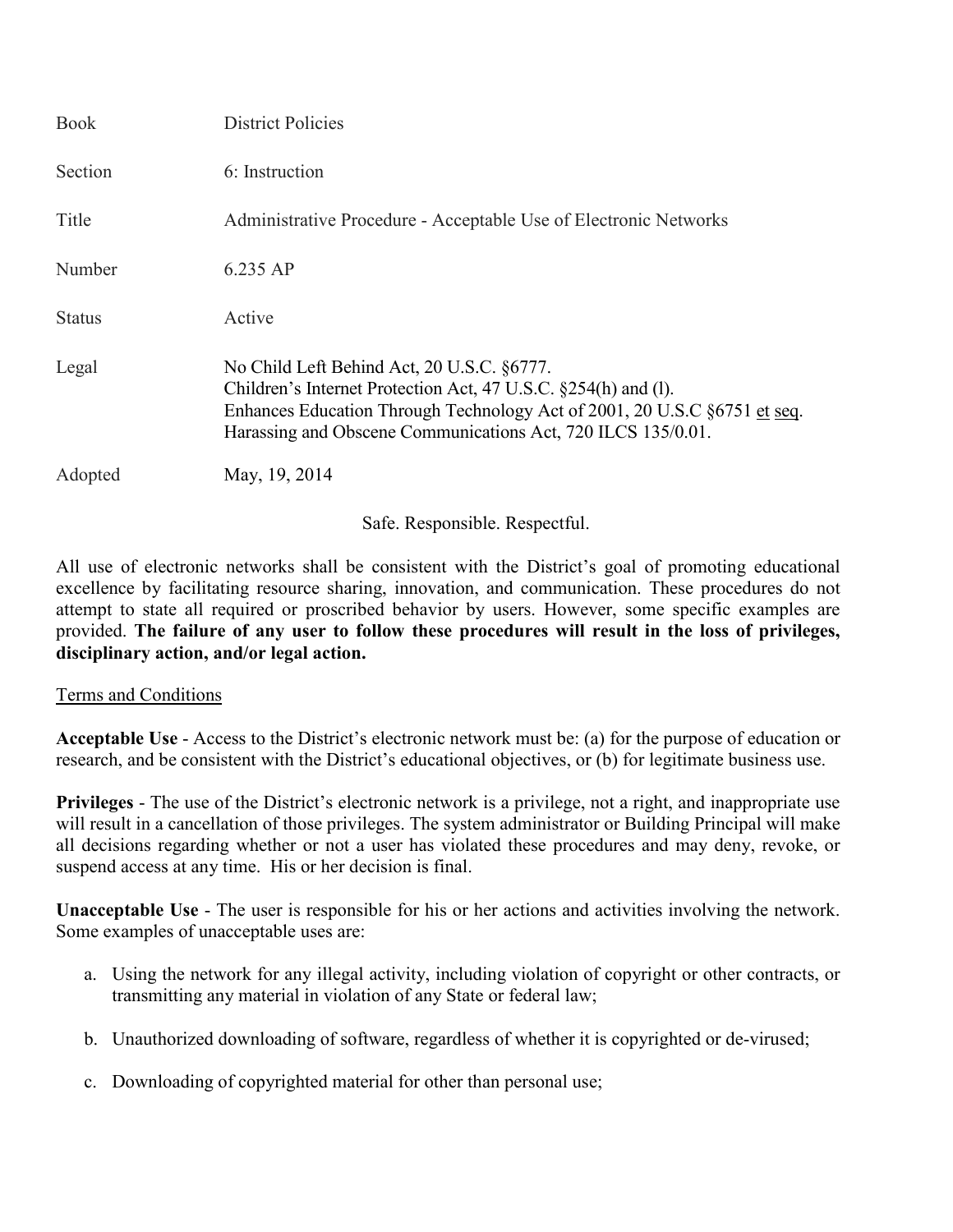- d. Using the network for private financial or commercial gain;
- e. Wastefully using resources, such as file space;
- f. Hacking or gaining unauthorized access to files, resources, or entities;
- g. Invading the privacy of individuals, that includes the unauthorized disclosure, dissemination, and use of information about anyone that is of a personal nature including a photograph;
- h. Using another user's account or password;
- i. Posting material authored or created by another without his/her consent;
- j. Posting anonymous messages;
- k. Using the network for commercial or private advertising;
- l. Accessing, submitting, posting, publishing, or displaying any defamatory, inaccurate, abusive, obscene, profane, sexually oriented, threatening, racially offensive, harassing, or illegal material; and
- m. Using the network while access privileges are suspended or revoked.

**Network Etiquette** - The user is expected to abide by the generally accepted rules of network etiquette. These include, but are not limited to, the following:

- a. Be polite. Do not become abusive in messages to others.
- b. Use appropriate language. Do not swear, or use vulgarities or any other inappropriate language.
- c. Do not reveal personal information, including the addresses or telephone numbers, of students or colleagues.
- d. Recognize that email is not private. People who operate the system have access to all email. Messages relating to or in support of illegal activities may be reported to the authorities.
- e. Do not use the network in any way that would disrupt its use by other users.
- f. Consider all communications and information accessible via the network to be private property.

**No Warranties** - The District makes no warranties of any kind, whether expressed or implied, for the service it is providing. The District will not be responsible for any damages the user suffers. This includes loss of data resulting from delays, non-deliveries, missed-deliveries, or service interruptions caused by its negligence or the user's errors or omissions. Use of any information obtained via the Internet is at the user's own risk. The District specifically denies any responsibility for the accuracy or quality of information obtained through its services.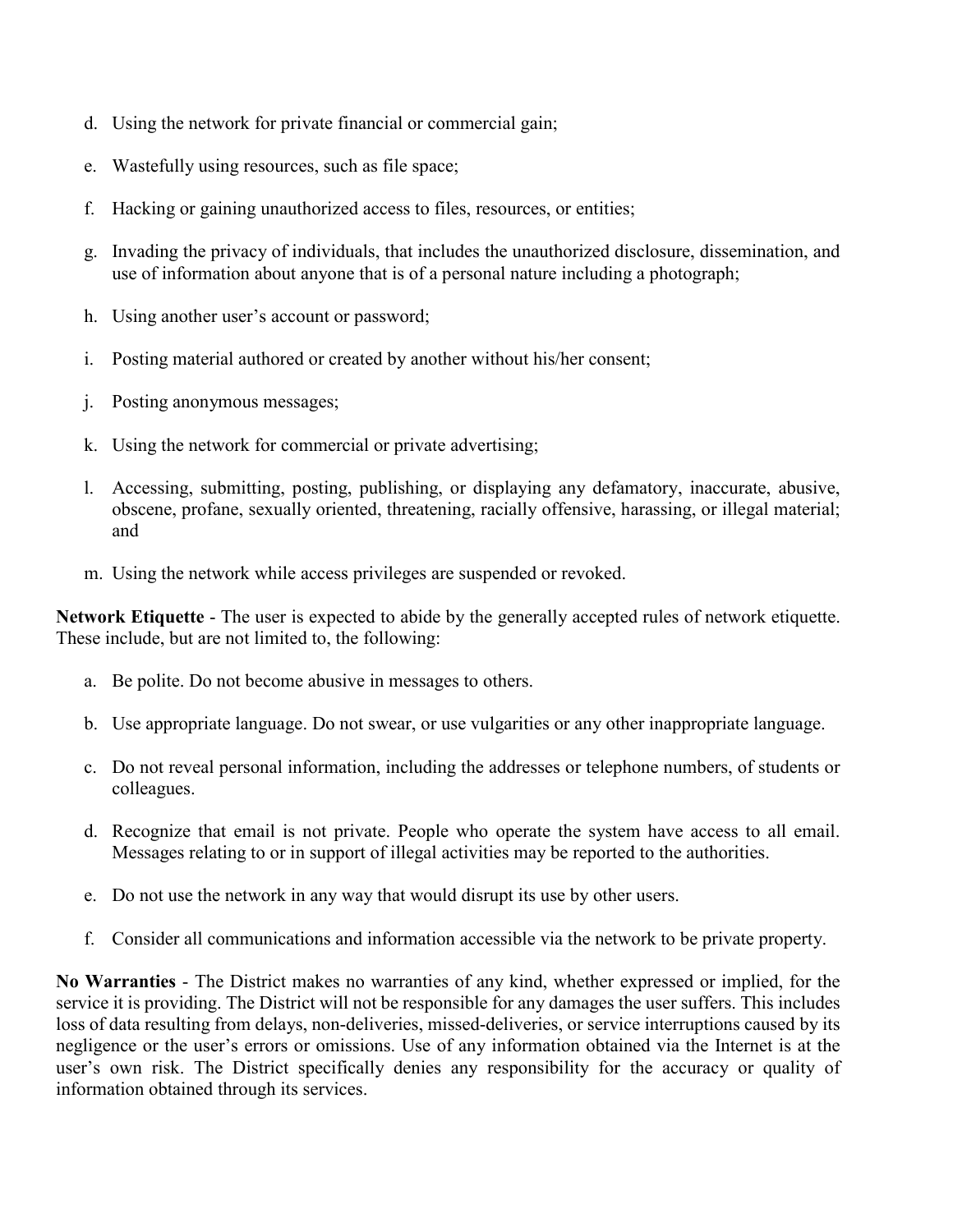**Indemnification** - The user agrees to indemnify the School District for any losses, costs, or damages, including reasonable attorney fees, incurred by the District relating to, or arising out of, any violation of these procedures.

**Security** - Network security is a high priority. If the user can identify a security problem on the Internet, the user must notify the system administrator or Building Principal. Do not demonstrate the problem to other users. Keep your account and password confidential. Do not use another individual's account without written permission from that individual. Attempts to log-on to the Internet as a system administrator will result in cancellation of user privileges. Any user identified as a security risk may be denied access to the network.

**Vandalism** - Vandalism will result in cancellation of privileges and other disciplinary action. Vandalism is defined as any malicious attempt to harm or destroy data of another user, the Internet, or any other network. This includes, but is not limited to, the uploading or creation of computer viruses.

**Telephone Charges** - The District assumes no responsibility for any unauthorized charges or fees, including telephone charges, long-distance charges, per-minute surcharges, and/or equipment or line costs.

**Copyright Web Publishing Rules** - Copyright law and District policy prohibit the re-publishing of text or graphics found on the web or on District websites or file servers without explicit written permission.

- a. For each re-publication (on a website or file server) of a graphic or a text file that was produced externally, there must be a notice at the bottom of the page crediting the original producer and noting how and when permission was granted. If possible, the notice should also include the web address of the original source.
- b. Students and staff engaged in producing web pages must provide library media specialists with email or hard copy permissions before the web pages are published. Printed evidence of the status of "public domain" documents must be provided.
- c. The absence of a copyright notice may not be interpreted as permission to copy the materials. Only the copyright owner may provide the permission. The manager of the website displaying the material may not be considered a source of permission.
- d. The *fair use* rules governing student reports in classrooms are less stringent and permit limited use of graphics and text.
- e. Student work may only be published if there is written permission from both the parent/guardian and student.

**Use of Email -** The District's email system, and its constituent software, hardware, and data files, are owned and controlled by the School District. The School District provides email to aid students and staff members in fulfilling their duties and responsibilities, and as an education tool.